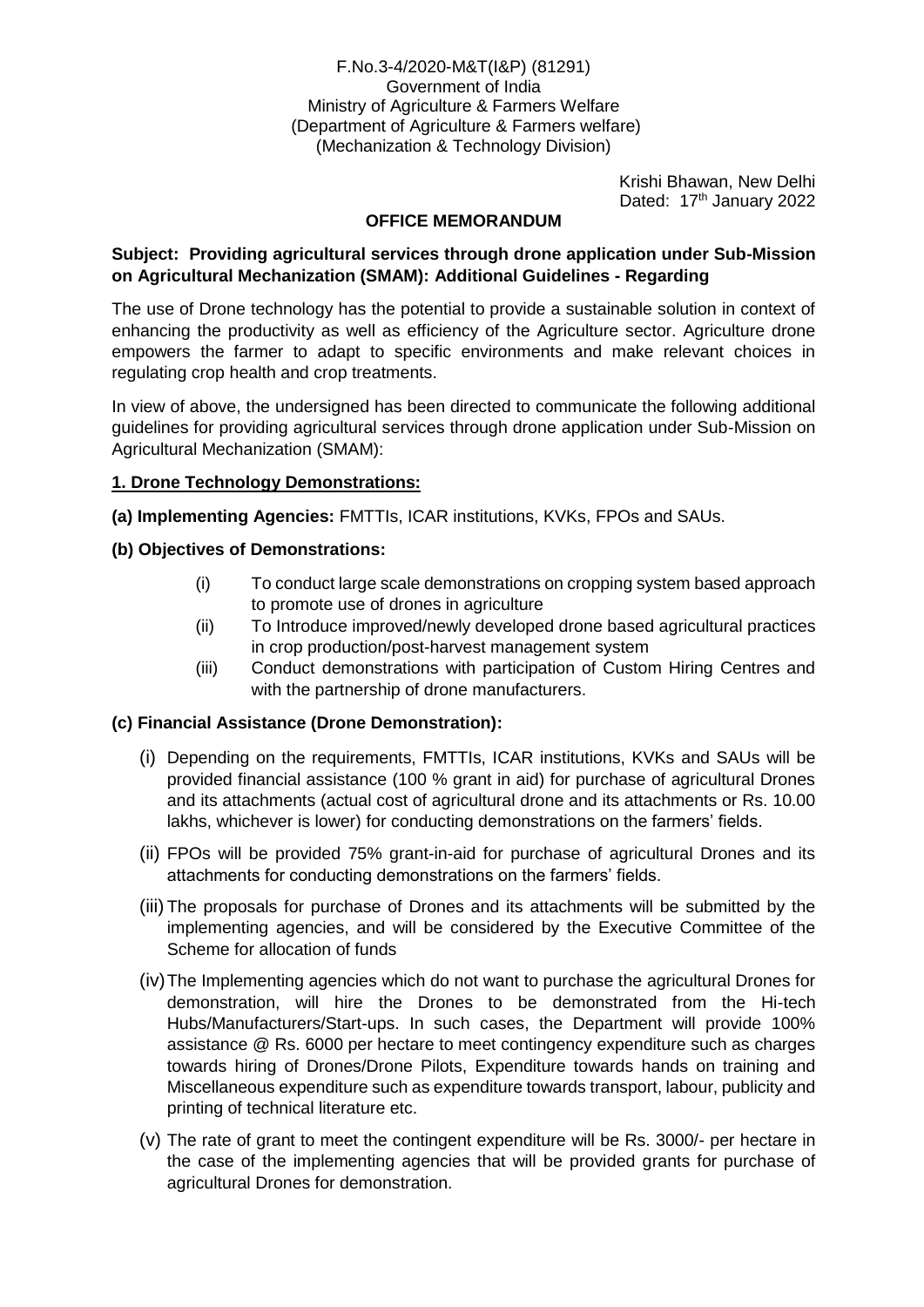(vi)The FPOs will submit their proposals for demonstration through the State Governments. The proposals of the ICAR institutions, KVKs and SAUs may be routed through Division of Agricultural Engineering, ICAR.

NOTE: Demonstration shall be conducted up to 31<sup>st</sup> March 2023. Financial Assistance for purchase of Drone for Demonstration will be applicable till 31<sup>st</sup> March 2023 and also the grants to meet contingent expenditure for demonstration shall be applicable till 31<sup>st</sup> March 2023 and only once in any field.

# **2. Financial Assistance for Establishment/Upgrading the Custom Hiring Centres (CHCs)/Hi-tech Hub for providing agricultural services through drone application:**

# **(a) Implementing Agencies: State Governments**

**(b) Financial assistance:** @ 40% of the basic cost of agricultural drone and its attachments or Rs. 4.00 lakhs, whichever is less will be available to the existing CHCs/Hi-tech Hubs established by the Cooperative Societies of Farmers, FPOs and Rural entrepreneurs:

- (i) for upgrading their CHCs/Hi-tech Hubs for providing agricultural services through drone application.
- (ii) The new CHCs or the Hi-tech Hubs that will be established by the Cooperative Societies of Farmers, FPOs and Rural entrepreneurs with financial assistance from SMAM, RKVY or any other Schemes may also include Drone as one of the machines along with other agricultural machines in the projects of CHCs/Hi-tech Hubs.
- (iii) These CHCs/Hi-tech Hubs will also be eligible for availing finance under Agriculture Infrastructure Fund (AIF)
- (iv) The CHCs/Hi-tech Hubs upgraded/established for providing agricultural services through drone application will be supervised by the District Agriculture Officer for its operation so that hiring charges are reasonable and affordable to farmers.
- (v) Financial Assistance for Agriculture Graduate for establishment / Upgrading of Custom Hiring Centres /Hi-tech Hubs will be @ 50% of the basic cost of agricultural drone and its attachments or Rs. 5.00 lakhs, whichever is less.

**NOTE**: Rural entrepreneurs – Should have passed class tenth examination or its equivalent from a recognized Board; and having remote pilot license from Institute specified by the Director General of Civil Aviation(DGCA) or from any authorized remote pilot training organization.

# **3. Necessary Compliances to be ensured by the Demonstrating Institutions and Providers of agricultural services through drone application:**

- (i) The drone operations are being permitted by Ministry of Civil Aviation (MoCA) and Director General of Civil Aviation (DGCA) through the conditional exemption route. MoCA has published 'Drone Rules 2021' vide GSR No. 589(E) dated 25th August 2021 to regulate the use and operation of Drones in India, which shall be complied for all Drone applications
- (ii) The Department of Agriculture & Farmers Welfare has also brought out Standard Operating Procedures (SOPs) for use of Drone application with pesticides for crop protection in agricultural, forestry, non-cropped areas, etc. and SOPs for Drone Application in Spraying for Soil and Crop Nutrients, which shall be adhered to by all the demonstrating institutions and all the providers of agricultural services through drone application. The SOPs are available at website [https://farmech.gov.in/New\\_Folder/SOPforDrone.pdf](https://farmech.gov.in/New_Folder/SOPforDrone.pdf)
- (iii) Guidelines of Ministry of Civil Aviation, CIB&RC shall be applicable to all drone users/operators/CHC service providers